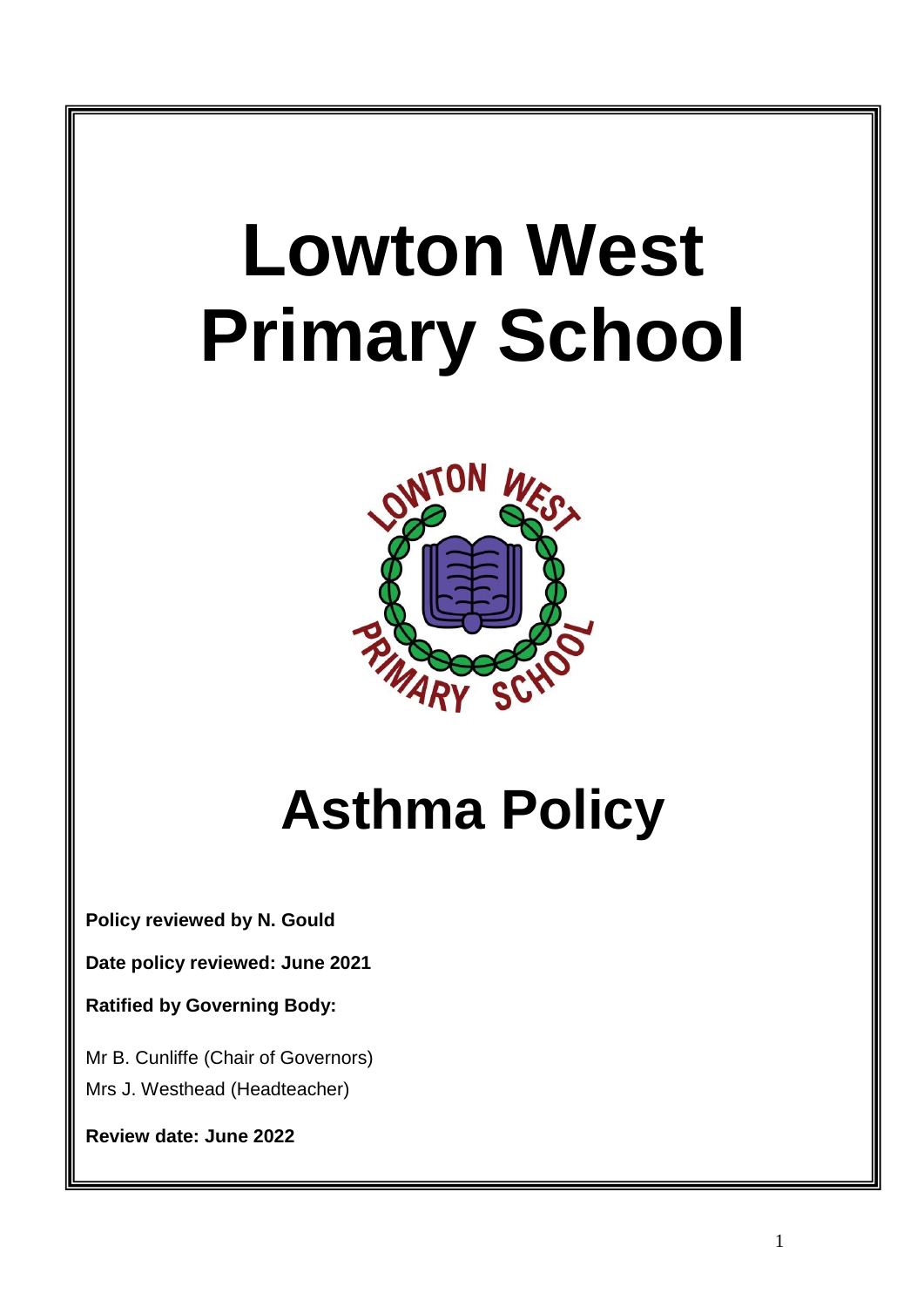### **Lowton West Primary School Asthma Policy**



 *Aiming High Together*

#### **School Vision**

To inspire, achieve and succeed, we will aim high and build dreams and futures together.

#### **Mission Statement**

#### **Providing the highest quality education, care and support for the whole school community**.

Our mission statement is based on RESPECT:

- **R** = Recognising the needs of the individual child
- **E** = Ensuring a unique and engaging curriculum
- **S** = Supporting each other to learn and achieve
- **P** = Passionate about providing the highest quality education
- **E** = Encouraging creativity, self expression and imagination
- **C** = Creating confident, resilient, life long learners
- **T** = The voice of everybody is heard

All the above statements help us to understand how we can all make a positive contribution to the school and the wider community.

#### **We will do this through our core values:**

- Respect
- Resilience
- Kindness
- Confidence

We also, at Lowton West Primary School, strive to develop and uphold British Values.

The five British values that the Government has identified for schools to focus on are: -

- Democracy
- The Rule of Law
- Individual liberty and mutual respect and tolerance of those with different faiths and beliefs
- Developing personal and social responsibility
- Respect for British Institutions

There are more details on how our school demonstrates and develops these British Values in our British Values Policy and on our website.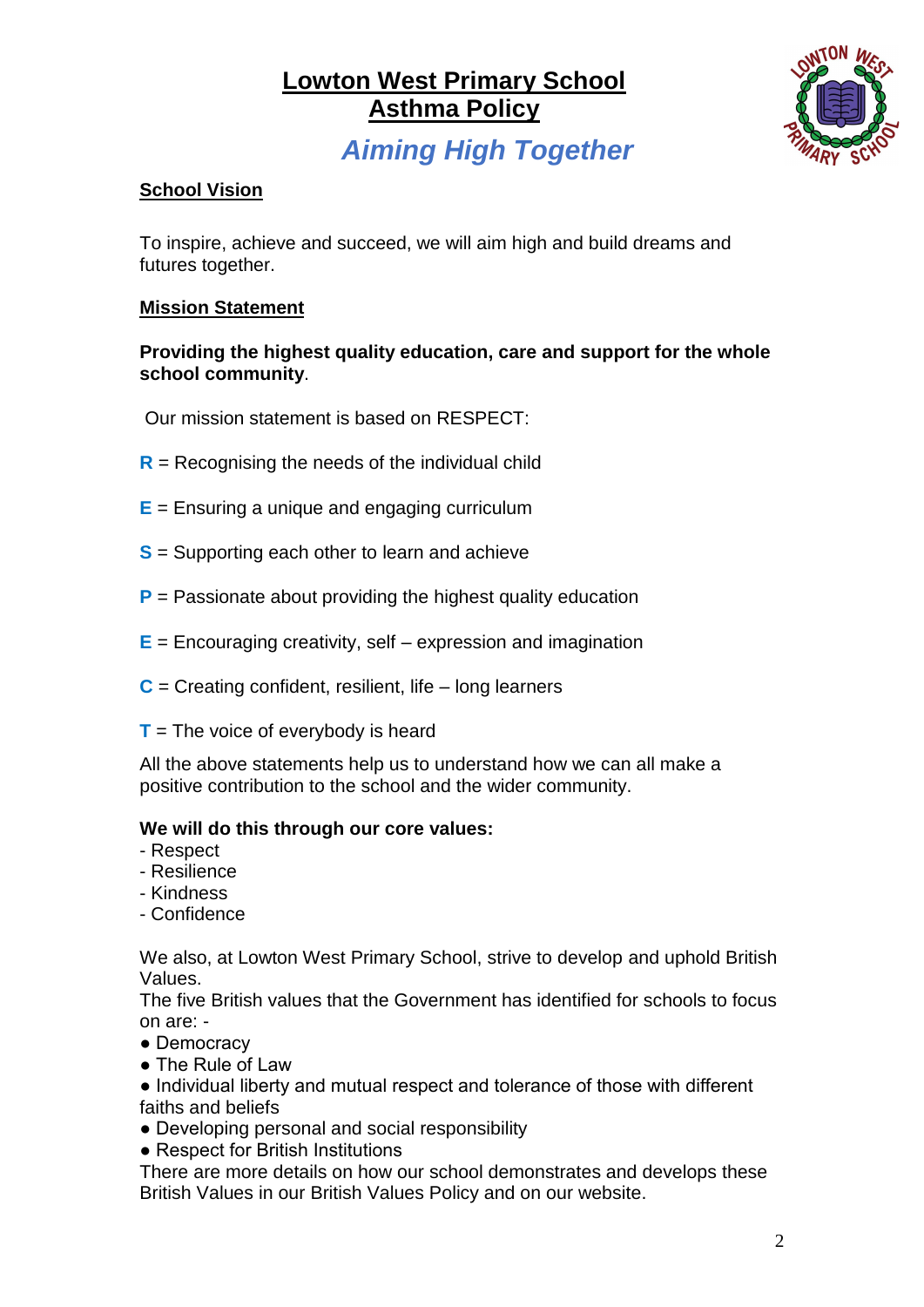#### **Background**

This policy has been written by following advice from the Asthma UK website.

This school recognises that asthma is a widespread, serious but controllable condition affecting many pupils at the school. The school positively welcomes all pupils with asthma. Lowton West Primary School encourages pupils with asthma to achieve their potential in all aspects of school life by having a clear policy that is understood by school staff, governors and pupils. Supply teachers and new staff are also made aware of the policy. All staff who come into contact with pupils with asthma are provided with training on asthma from the asthma nurse. Training is updated regularly.

#### **Asthma medicines**

Immediate access to reliever medicines is essential. Pupils with asthma have their inhalers accessible to them in the classroom. During P.E. sessions inhalers are taken outside. Class teachers ensure that inhalers are taken on class trips and are accessible to the children at all times. Parents are also asked to provide a spare inhaler if possible – this is to be kept in school in case the other inhaler becomes lost or runs out. A spare inhaler must be provided on residentials.

Parents/carers are asked to ensure that the school is provided with an inhaler showing the prescription label. All inhalers must be labelled with the child's name by the parent/carer and parents/carers are also asked to provide spacers.

Therefore, every child has an inhaler and spacer in school which has been prescribed by a doctor. The inhalers are kept in a central place in the classroom so that the children can access them at any time. Inhalers are taken out with the children for P.E. lessons. All staff are responsible for ensuring that children have their inhalers with them when they are out on school trips, or with a supervising adult (who is with that child during the trip). If a child has an asthma attack, staff follow the guidance from the asthma nurse training (which is displayed around school and in all classrooms).

#### In an emergency:

If a child has had 5 puffs and is still breathless, another 5 puffs can be given. If there is still no improvement staff should dial 999 immediately.

School staff are not required to administer asthma medicines to pupils (except in an emergency). However, the staff at this school are happy to do this. All school staff will let pupils take their own inhalers independently when they need to but will also provide help/supervision administering the inhaler if needed.

#### **Record keeping**

At the beginning of each school year or when a child joins the school, parents/carers are asked if their child has any medical conditions on their contact details form.

All parents/carers of children with asthma are consequently sent an individual asthma healthcare plan to complete.

Parents/carers are asked to return them to the school. From this information the school keeps an asthma register, which is available to all school staff.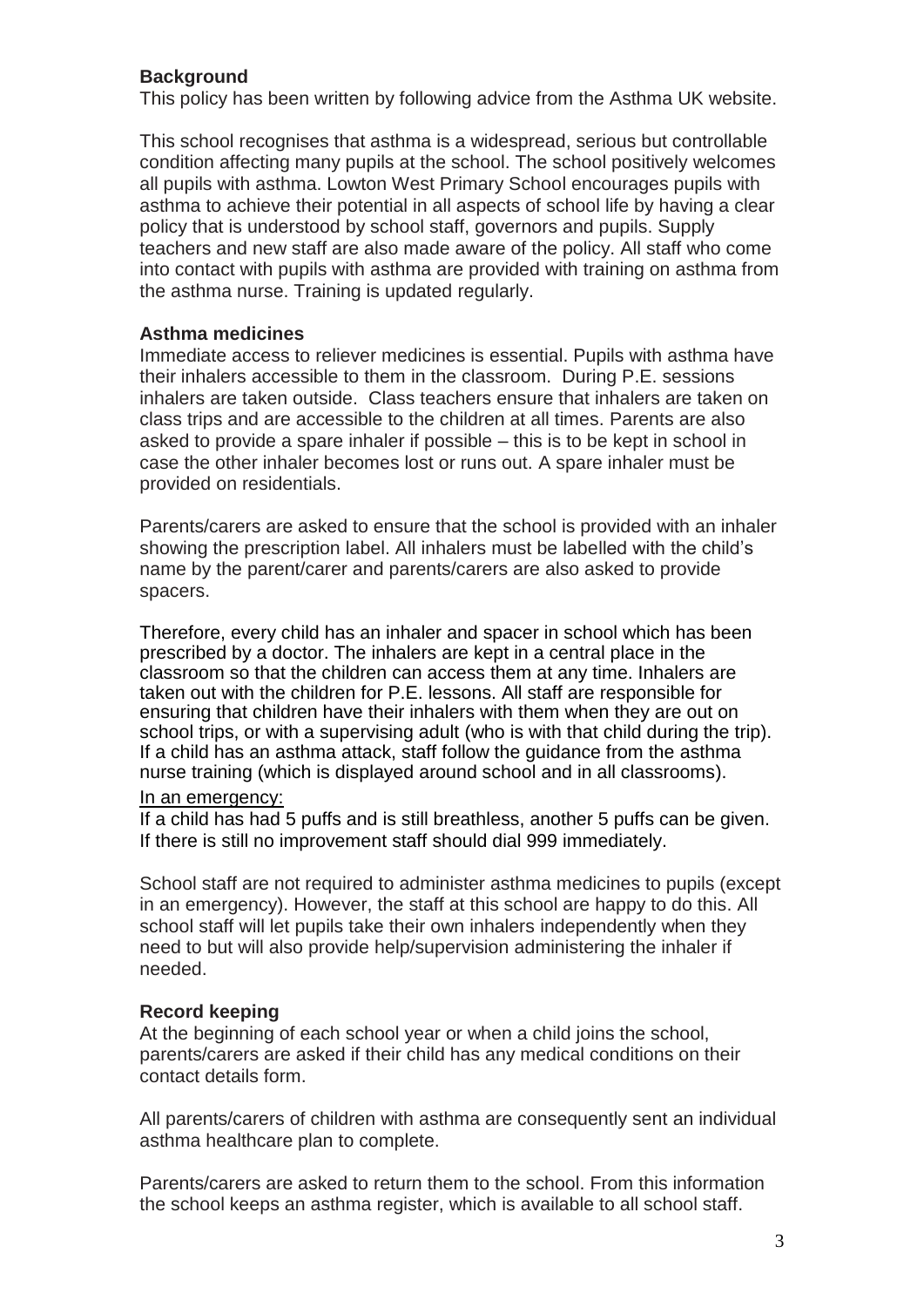The asthma register is displayed in the staffroom (on the asthma board) and **class asthma registers** are also displayed in classrooms and in register boxes.

The completed individual asthma health care plans are then kept in files which are located on the asthma board in the staffroom so that they are easily accessible in the event of an emergency. Teachers and Teaching Assistants also keep a copy of the individual health care plans in a 'Class Trips and Visits information file' (ready to take on school trips).

The spacers will be cleaned termly by the class teaching assistant (with the parent's permission).

They should be washed with warm, soapy water and allowed to drip dry - not dried with a cloth.

Parents/carers are asked to update the Health care plans or if their child's details change.

#### **Communication with parents:**

Staff will send home a slip to inform parents that their child has had his/ her inhaler. A record will also be kept in school.

If a child has needed to take his/ her inhaler more than usual, or on more than a few occasions, staff will inform parents by telephone and via the slip.

#### **Emergency Salbutamol Inhaler:**

This policy links to the 'Guidance on the use of emergency salbutamol inhalers in school' (March 2015). An emergency salbutamol inhaler is kept in school. Parents/ carers will be asked to complete a consent form giving their permission for the emergency salbutamol inhaler to be used by their child in the following circumstances:

- The child did not have their own asthma inhaler in school/ with them
- The child's own asthma inhaler was not working

Parents/ carers will be notified if the emergency inhaler is used by their child.

#### **Exercise and activity – PE and games**

• Taking part in sports, games and activities is an essential part of school life for all pupils. All teachers know which children in their class have asthma and all PE teachers at the school are aware of which pupils have asthma from the school's asthma register.

• Pupils with asthma are encouraged to participate fully in all PE lessons and will have their inhalers with them at all times. When extra-curricular activities are taking place, the club leader should make themselves aware of any pupils with asthma and should ensure that the pupils have their inhalers with them. They should also ensure that the inhalers are returned to the classroom at the end of the extra-curricular session. A copy of this policy will be given to all staff and to extra-curricular club leaders.

#### *Any staff who are taking children out to sporting events should ensure that any pupils with asthma have their inhalers with them. The pupil should be identified on the risk assessment.*